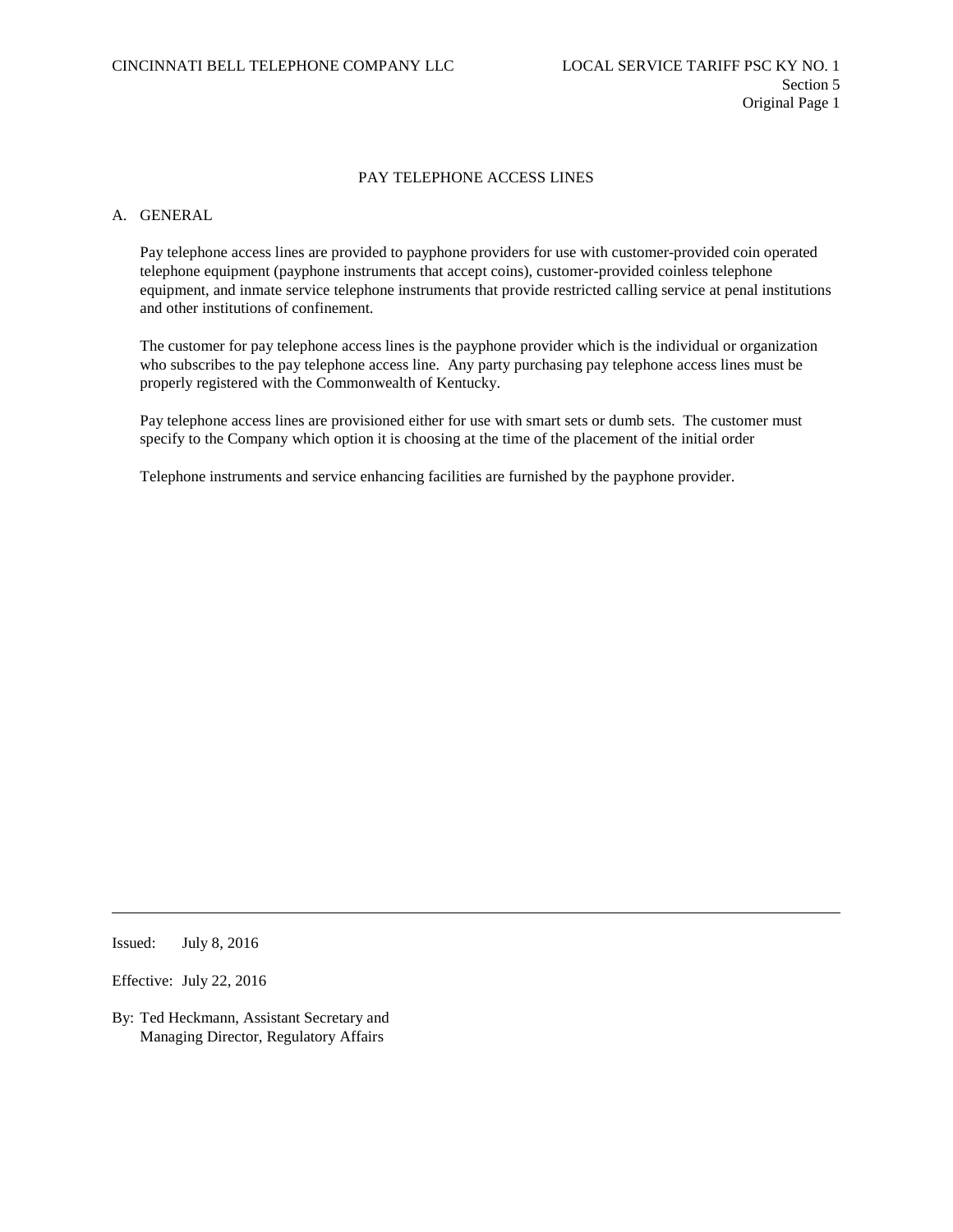### B. TERMS AND CONDITIONS

Pay telephone access line customers must provide service in compliance with all state and/or federal rules and/or regulations regarding pay/public telephone service, alternative operator services, or any other services provided to the end user of the provider's payphone service. Failure to comply with this tariff or any related rule or order approved by this Commission or the FCC shall be grounds for disconnection. Pay telephone access lines may be denied or disconnected in accordance with Section 2, Part D.7. of this tariff. If service is temporarily denied, the customer must pay the nonresidence Restoral of Service Charge specified in Section 3, Part C.3.c. of this tariff for service to be restored.

The customer is responsible for the installation, operation and maintenance of customer-provided public telephones used in connection with pay telephone access lines.

Customer-provided public telephones and equipment must be registered and connected to the Company's network in compliance with Part 68 of the FCC's Rules and Regulations.

Pay telephone access lines may not be attached to other types of access lines and shall not be connected behind a PBX.

Pay telephone access lines cannot be included on accounts containing other classes of service. A separate account is required for this offering at each location.

The local calling area for pay telephone access lines in a given exchange is the local calling area specified in Section 3, Part B. of this tariff for that exchange.

The Company will block pay telephone access lines provided for use as inmate service from 101XXX calling.

Screening services are available for use on pay telephone access lines where facilities permit. (See the Company's Local Telephone Service Agreement – Kentucky for the rates, terms and conditions for these services. Nonresidence rates apply.)

Issued: July 8, 2016

Effective: July 22, 2016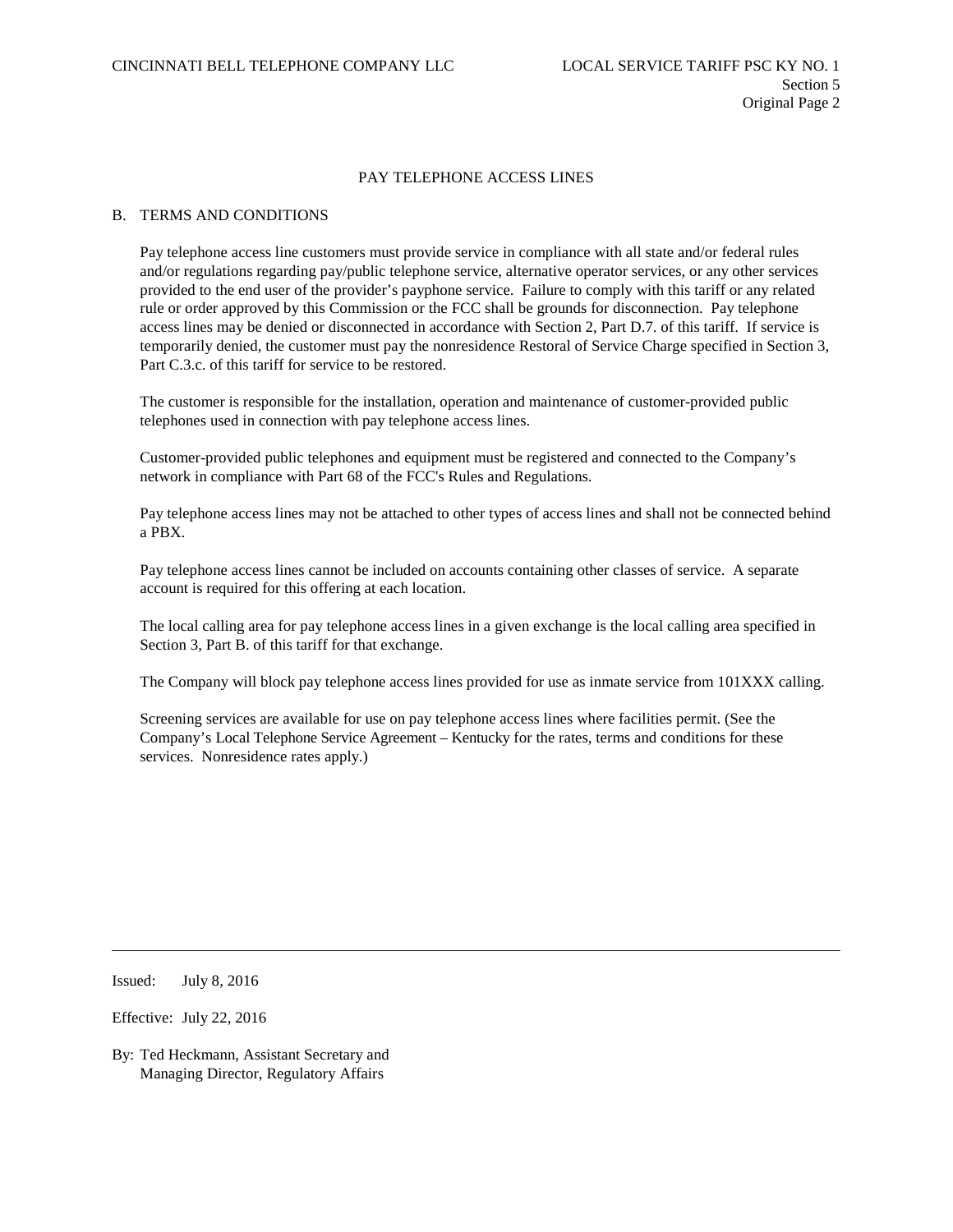### B. TERMS AND CONDITIONS (Continued)

The pay telephone access line customer will be charged for Directory Assistance and Operator Service calls made over the pay telephone access lines to which the customer subscribes. (See the Company's Local Telephone Service Agreement – Kentucky for the rates, terms and conditions for these services. Nonresidence rates apply.)

Pay telephone access lines do not include International Blocking Service (IBS). IBS is provided out of the Company's Access Service Tariff, PSCK No. 2.

Directory listings are not provided with pay telephone access lines. Directory listings may be added as shown in the Company's Local Telephone Service Agreement – Kentucky for nonresidence service.

The customer will be responsible for payment of a Maintenance of Service Charge as specified in the Company's Local Telephone Service Agreement - Kentucky for visits by a Company employee to the service location when a service difficulty or trouble report results from customer-provided equipment or facilities.

Other service options normally provided are available at normal nonresidence charges where such services are technically feasible.

The initial service period for pay telephone access lines is three months.

Issued: July 8, 2016

Effective: July 22, 2016